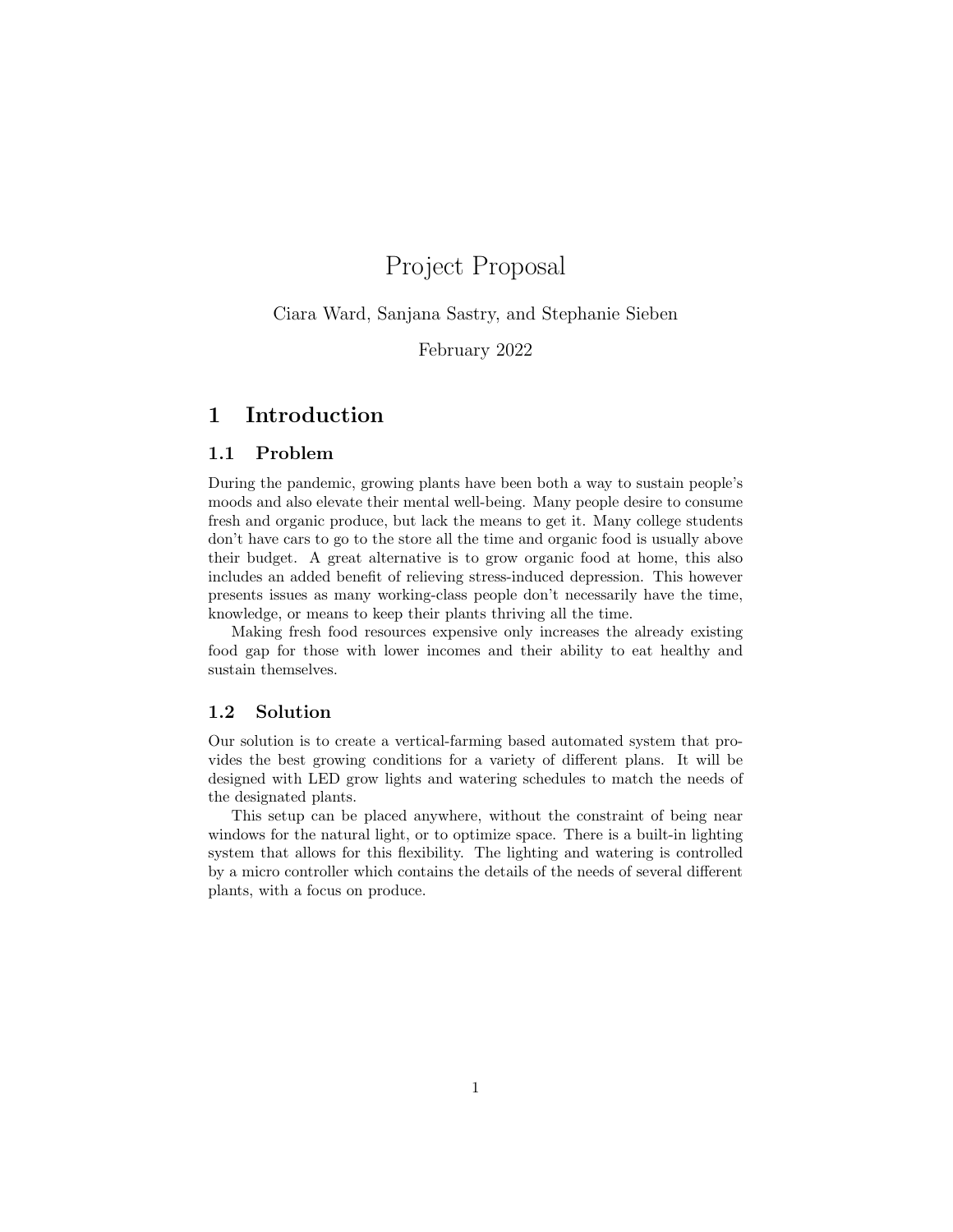### 1.3 Visual Aid



Figure 1: Design mock-up

# 1.4 High-Level Requirements List

- The metric display should show time until the next watering and notify user when water level in reservoir is low.
- The device should dispense the appropriate amount of water when instructed by micro controller, and water should be evenly distributed over surface of soil.
- Device turns light on/off when instructed by micro controller, and light stays on for duration required.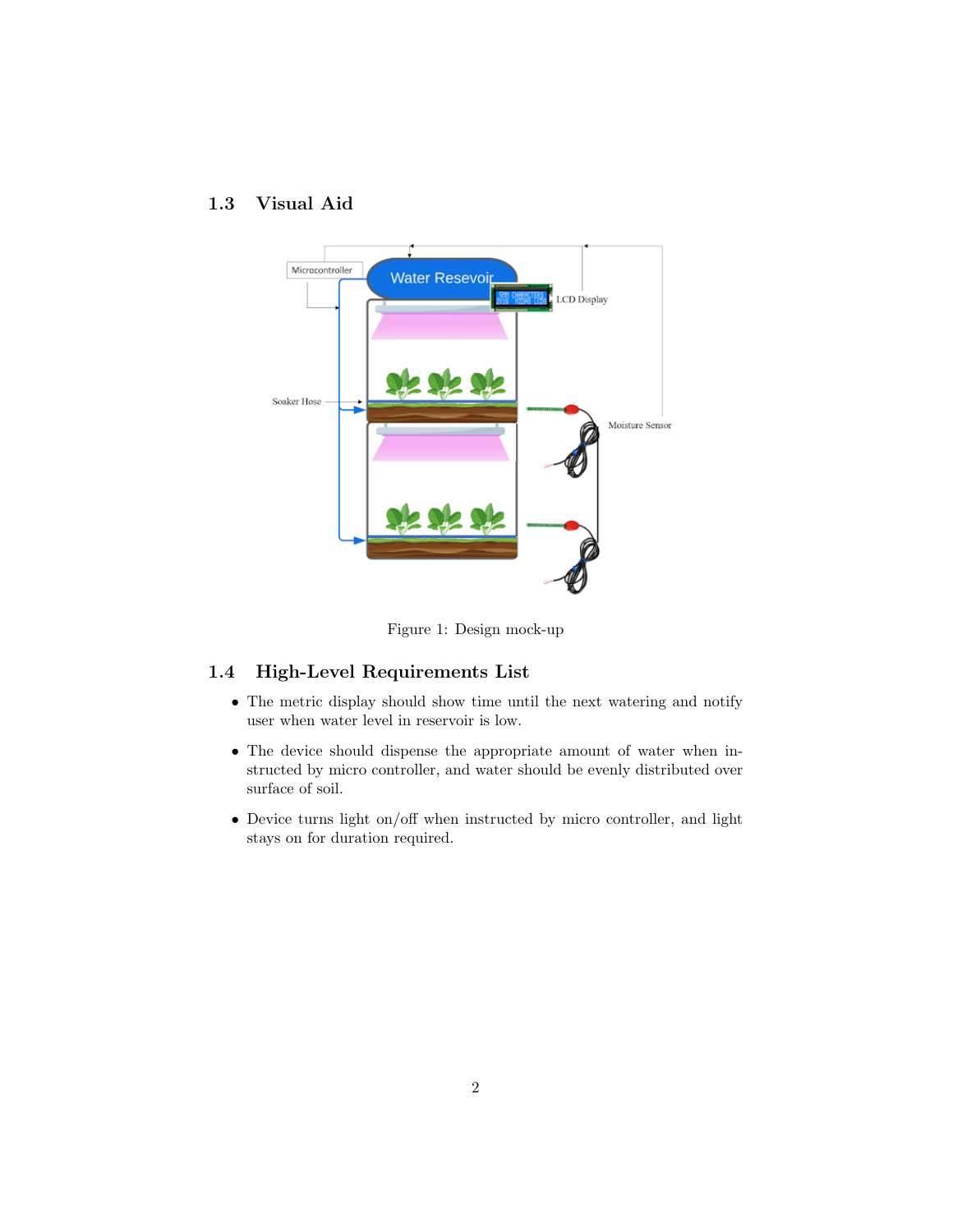# 2 Design

### 2.1 Block Diagram



Figure 2: Block Diagram

#### 2.2 Subsystem Overview

#### 2.2.1 Watering

For the watering system, we chose to have a water reservoir on the top that will flow down with the help of gravity, to each plant bed. From the water reservoir there will be a tube or PVC pipe to bring the water down to the soil. Laying on top of the soil in each plant bed there will be another tube or PVC pipe with small holes around it to let the water out into the soil. To connect these two segments of pipe will be a solenoid water valve. This valve is normally closed when there is no voltage going to the solenoid and opens when there is voltage running to it. This solenoid will be connected to our micro controller where we can control the amount and duration of plant watering. One of the most common problems with indoor gardening is over watering. To avoid this from happening we will put moisture sensors in the soil in each plant bed. These sensors will be connected to the micro controller to tell the system how moist the soil is and if it needs to skip a watering cycle. We would program the micro controller so that it will water for x amount of time at the same time every day unless the moisture level is sufficient then it will skip that water cycle and water the next day. Underneath the plant racks, there will also be a draining storage area for extra water to run off and be stored (to prevent inconveniencing the user with spotty water runoff)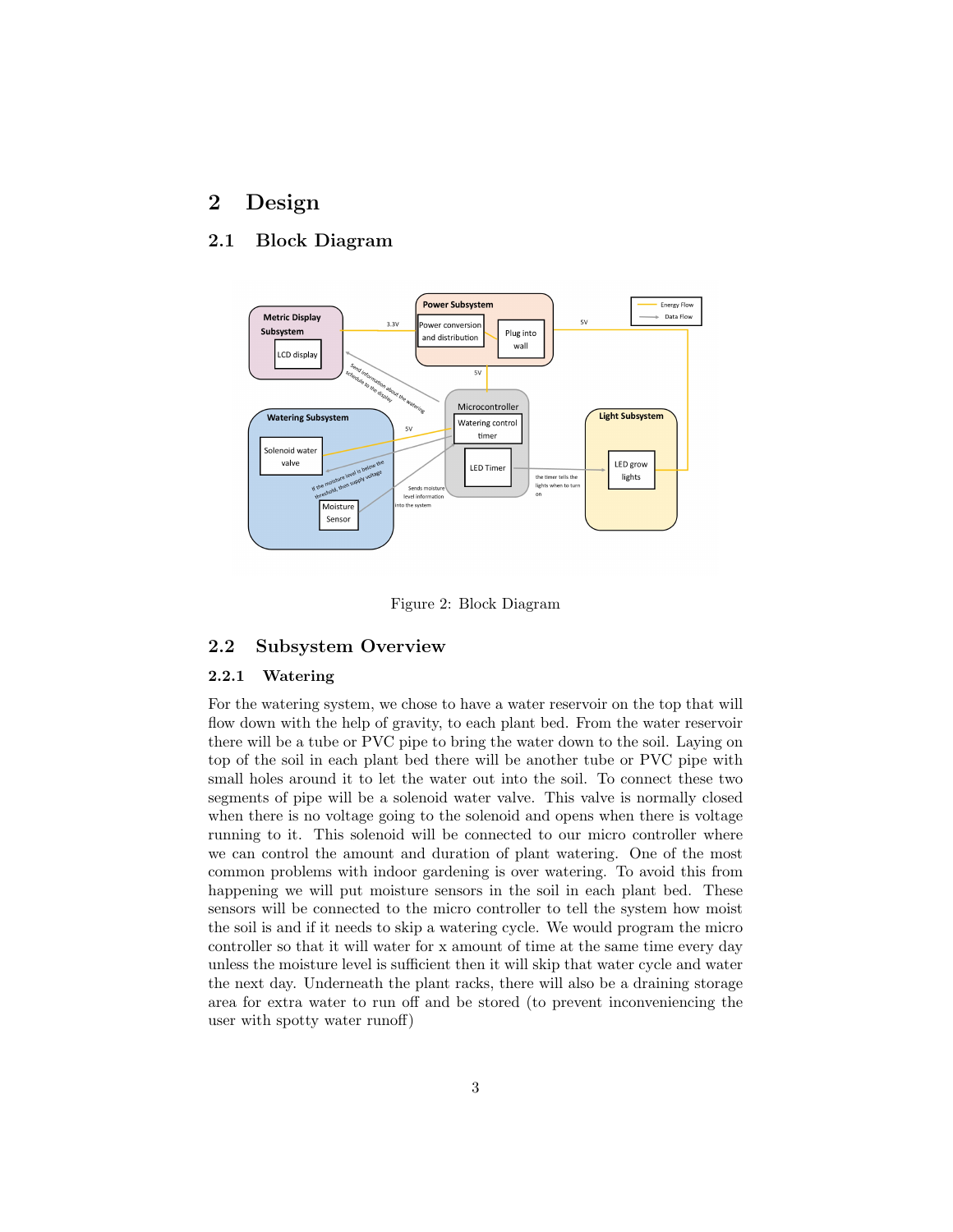#### 2.2.2 Lighting

The duration of light administered can be monitored and maintained by programmable light timers. Depending on the needs of the plants, the lights would turn on and off accordingly. To prevent lighting from one plant affecting another, there will be some sort of blackout material present between the racks. Another important aspect of lighting is the distance from the bulbs to the tops of the plants. As the plants grow taller the structure should be adjustable so as to maintain the needed distance. This can be achieved by creating a structure that has manual adjustable capabilities.

Out of the three kinds of grow lights (fluorescent, high-intensity discharge, and LED), LEDs seem to provide the most optimal results. They use significantly less power to produce more light than traditional CFLs, and they produce very little heat.

#### 2.2.3 Metric Display

Without some sort of display, the user is rendered blind as to what is going on with their home grow system. An LCD screen will be implemented into our system to allow the user to have some information about the plants. The display will provide information on the watering schedule and alert the user when it will be watered and when there is a delay in the program. The display will potentially also provide an alert if the moisture sensors indicate to the micro controller that the soil is drier than anticipated. Information from the micro controller will be sent to the LCD display to tell the user updates on its watering schedule.

#### 2.2.4 Power

In the interest of usability of the device, it will be powered by a standard wall outlet. A battery pack would allow for increased mobility, but having to monitor when the battery dies and the time to replace. An outlet system will make it easier for the user and for the plants.

# 3 Ethics and Safety

#### 3.1 Safety

Water in combination with electricity poses dangers. In order to prevent any issues with this we are keeping the water and electric components on opposite sides of the product. We decided on a pipe watering method instead of an overhead watering so that the lights and the water would avoid contact with each other. However, the water release valve needs to be connected to power. In this case, we will keep the wires and water double-insulated to ensure the safety of the user. In addition, the solenoid valve being used is designed for water usage, and should not pose any issues either.